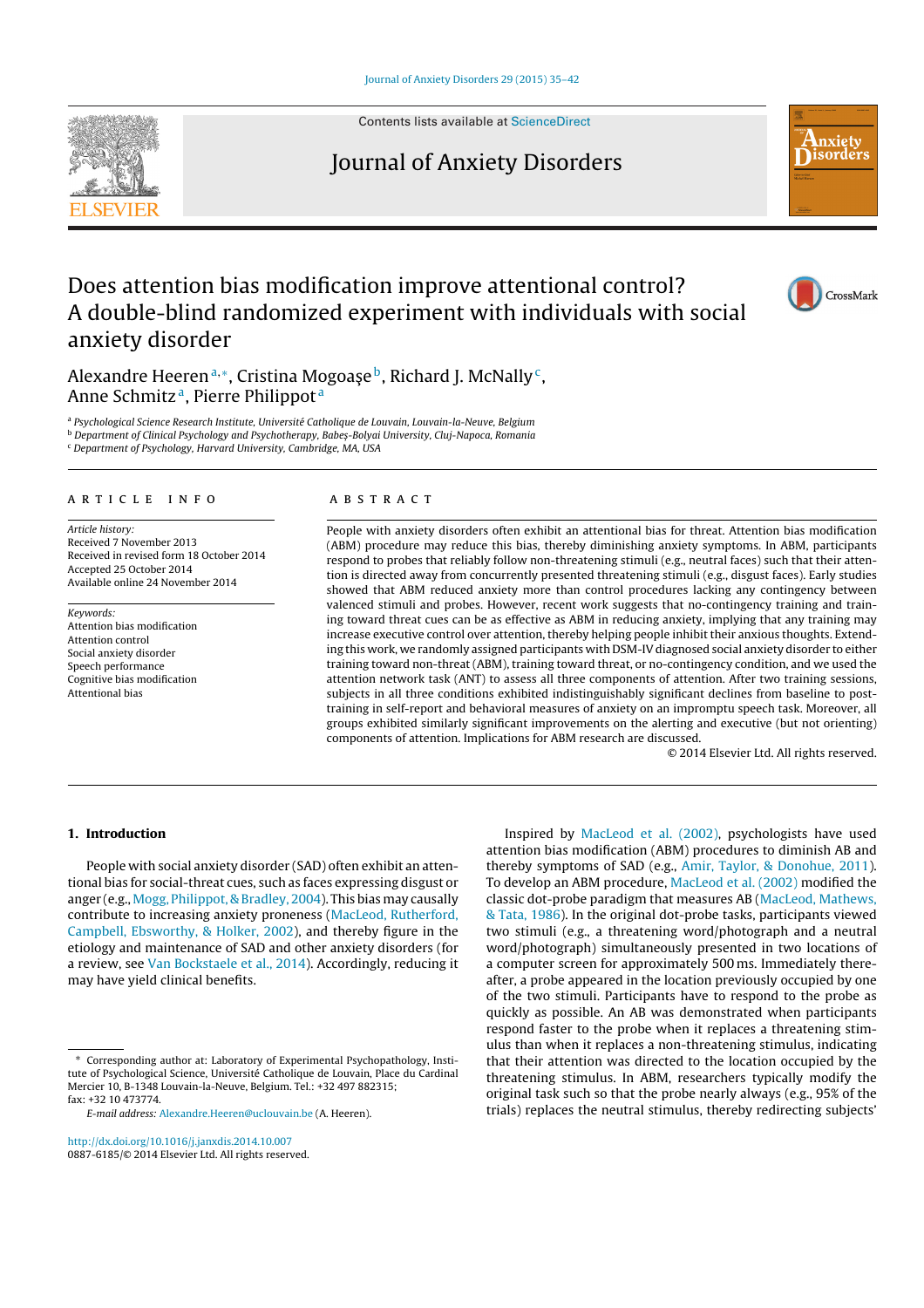attention to non-threatening cues. In the control condition, there is no contingency between cues and probes. Relative to the control condition, ABM reduces symptoms in people with SAD, as several studies have shown (Amir, Weber, Beard, Bomyea, & Taylor, 2008; Amir et al., 2009; Li, Tan, Qian, & Liu, 2008; Schmidt, Richey, Buckner, & Timpano, 2009). These findings suggest that ABM could have important clinical potential, as it entails a very simple protocol, little contact with a mental health professional, and can be easily disseminated.

However, over the past two years, other studies have reported mixed findings (e.g., Boettcher et al., 2013; Bunnell, Beidel, & Mesa, 2013; Carlbring et al., 2012). Several explanations for these mixed findings have been formulated (Emmelkamp, 2012; Heeren, De Raedt, Koster, & Philippot, 2013; Klumpp & Amir, 2010). For example, training attention, regardless of the direction of the contingency between probes and cues, may bolster top-down attention control in ways that strengthen one's ability to control anxiety. Klumpp and Amir (2010) reported data congruent with this hypothesis. In their experiment, they randomly allocated moderately socially anxious individuals to one of three different conditions: (1) training to attend to non-threat (i.e., ABM), (2) attend to threat, or (3) a control condition in which there was no contingency between cues and probes. After a single-session, individuals who were trained to attend to threat as well as those receiving ABM reported less state anxiety in response to an impromptu speech compared to individuals in the no-contingency control condition.

However, Heeren, Reese, McNally, and Philippot (2012) did not replicate this effect among participants diagnosed with generalized social phobia. In this experiment, participants were randomly assigned to receive four sessions of one of the three conditions mentioned above. They found that, in contrast to the two other conditions, those who were trained to attend to non-threat reported less behavioral and physiological (i.e., skin conductance reactivity) indices of anxiety in response to an impromptu speech, and a decrease in AB. These studies suggest that the processes mediating the impact of ABM on anxiety may be more complicated than commonly assumed. However, it remains unclear whether the benefits apparent in these two studies result from increased executive control over attention as none measured it. More recently, McNally, Enock, Tsai, and Tousian (2013) reported an experiment in which they randomly assigned speech-anxious individuals to one of the three training conditions mentioned above while also including self-report and behavioral measures of executive attention control before and after the training. After four sessions of training, participants, irrespective of group assignment, exhibited significant decreases in self-report, behavioral, and physiological measures of anxiety associated with a speaking task. More importantly, all three training conditions improved attentional control, as indexed through the executive conflict score of the attention network task (ANT; Fan, McCandliss, Sommer, Raz, & Posner, 2002) and the Attentional Control Scale questionnaire (Derryberry & Reed, 2002).

Considering a placebo effect for the widespread clinical benefits, McNally et al. (2013) suggested that the halo of technology embodied in a computerized fix for one's public speaking fear might foster positive expectancies that account for the observed improvement. This interpretation seems plausible as McNally et al. informed participants of the potential therapeutic benefits of training. In contrast, Heeren, Reese, et al. (2012) and Klumpp and Amir (2010) informed participants that the research concerned processes associated with SAD; they did not mention any potential therapeutic benefits.

Further, in contrast to Klumpp and Amir's hypothesis, recent evidence suggests that AB in SAD may result not only from impairment in the executive control of attention, but also from impairment in orienting toward non-emotional stimuli (e.g., Moriya & Tanno, 2009). According to Posner and Petersen (1990), there are three components to attention: alerting, orienting, and executive control. However, even if the ANT evaluates these three independent attentional networks, McNally et al. (2013) only reported data on the change in executive conflict component of the ANT as their hypothesis only concerned executive control. To date, no published study has explored the impact of ABM on all three components of attention.

In the present double-blind experiment, we randomly assigned individuals with a DSM-IV diagnosis of SAD to one of three conditions: (1) attend to non-threat stimuli, (2) attend to threat stimuli, and (3) no-contingency control. Subjects were not told about the possible therapeutic benefits of training. Rather, they were merely informed that the study concerned the cognitive mechanisms underlying social interaction among shy people. We assessed the effects of these procedures on change in AB, on self-report and behavioral measures of anxiety during a speech performance, and on all three attentional networks of the ANT, in contrast to McNally et al. (2013) whose hypothesis concerned only the executive conflict measure of the ANT.

We addressed several issues. If, as Klumpp and Amir (2010) have suggested, attention training is effective because of increased attentional control arising from any contingency-based procedure regardless of the direction of attention, then participants in either the attend to threat or attend to non-threat conditions should exhibit greater improvement than participants in the nocontingency control condition on the executive network of the ANT as well as measures of anxiety. By constrast, if attention training is effective because of attending to non-threat, as Heeren, Reese, et al. (2012) have suggested, then only the participants in the attend to non-threat condition should demonstrate clinical benefits. Finally, if attention training is effective regardless of the presence of a contingency, as McNally et al. (2013) have suggested, all groups should exhibit improvement in the executive network of ANT.

#### 2. Materials and methods

## 2.1. Participants

We recruited 61 individuals with a primary DSM-IV diagnosis of SAD (American Psychiatric Association, 1994) from the Université Catholique de Louvain community. A total of 445 volunteers responded to our invitation to take part in an investigation of the mechanisms underlying social interaction among shy people. Following screening, 148 individuals who scored above 56 on the self-report version of the Liebowitz Social Anxiety Scale (LSAS; Liebowitz, 1987) were selected. A clinical psychologist then used the French version of the Mini International Neuropsychiatric Interview (MINI; Lecrubier, Weiller, Bonora, Amorin, & Lépine, 1998) to diagnose DSM-IV Axis I disorders.

In addition to the presence of a DSM-IV diagnosis of Social Anxiety Disorder, all participants had to fulfill several inclusion criteria: (a) no current substance abuse or dependence, (b) no current heart, respiratory, neurological problems, or use of psychotropic medications, (c) no current psychological or psychiatric treatment, and (d) normal or corrected-to-normal vision. These criteria were assessed via questionnaire. Sixty-two participants met the DSM-IV diagnosis of Social Anxiety Disorder; 41 had the generalized subtype, and 21 had the specific subtype. One declined our invitation to participate, and so 61 participants enrolled in the study; their characteristics are displayed in Table 1. We obtained written informed consent from each participant. Each participant was tested individually in a quiet room and all sessions occurred in the same laboratory. The study was approved by the Ethical Committee of the Université Catholique de Louvain (UCL, Belgium), and conducted according to the Declaration of Helsinki. Participants received financial compensation (15 Euros) for their participation.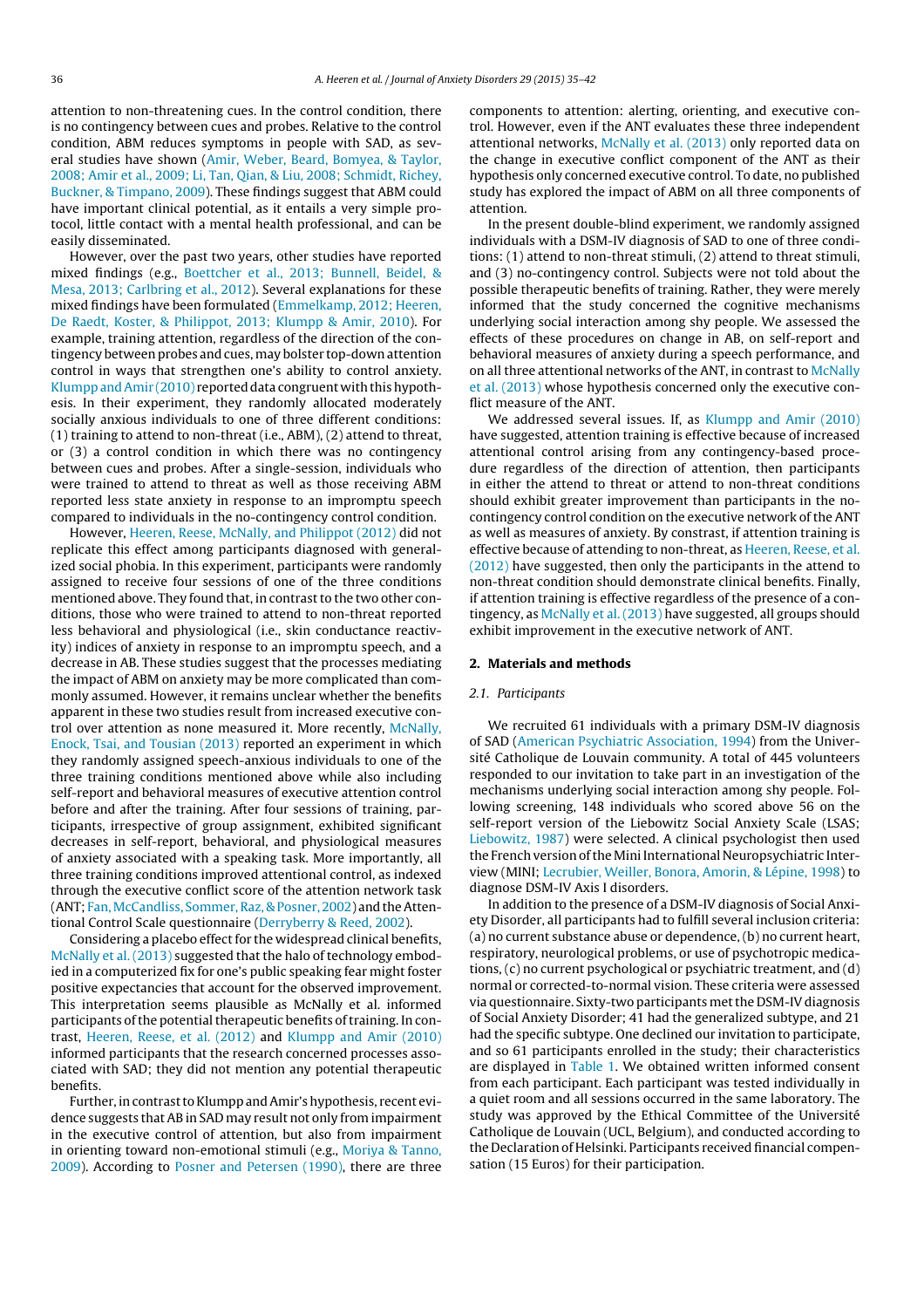| ш |  |
|---|--|
|---|--|

| Participants' characteristics as a function of training allocation (SD in parentheses). |
|-----------------------------------------------------------------------------------------|
|-----------------------------------------------------------------------------------------|

|                    | Attend to threat $(n=21)$ | Attend to non-threat $(n=22)$ | No-contingency $(n=18)$ | F or $\chi^2$     |     |
|--------------------|---------------------------|-------------------------------|-------------------------|-------------------|-----|
| Age                | 28.48 (11.08)             | 24.41 (7.24)                  | 24.72 (8.68)            | 1.28 <sup>a</sup> | .29 |
| %Female/%Male      | 81.00/19.00               | 88.90/11.10                   | 72.70/27.30             | 1.64 <sup>b</sup> | .44 |
| Years of education | 16.81 (2.80)              | 16.18(2.65)                   | 15.39(2.25)             | 1.45 <sup>a</sup> | .24 |
| BDI-II             | 13.33 (8.72)              | 12.59 (7.73)                  | 14.78 (7.01)            | .387a             | .68 |
| STAI-T             | 47.43 (9.75)              | 47.82 (7.48)                  | 42.89 (7.40)            | 2.07 <sup>a</sup> | .14 |
| LSAS               | 71.57 (11.38)             | 73.41 (10.21)                 | 78.22 (11.79)           | $1.83^{\sf a}$    |     |

Note: Attend to threat, training to attend to threatening material; attend to non-threat, training to attend to neutral material; no-contingency, training without contingency between cues and probes; BDI-II, Beck Depression Inventory-II; STAI-T, Spielberger State-Trait Anxiety Inventory-Trait; LSAS, Liebowitz Social Anxiety Scale.

Value for  $F(2, 58)$ . <sup>b</sup> Value for  $\chi^2$ (2, N = 61).

#### 2.2. Materials

## 2.2.1. Attention training stimuli

We randomly selected 70 face pairs without hairlines (35 men, 35 women) from the Karolinska Emotional Directed Faces database (Lundqvist, Flykt, & Öhman, 1998), which is a standardized set of emotional expressions. In accord with most previous ABM studies, the faces displayed either threatening (i.e., disgust) or neutral facial expressions.

#### 2.2.2. AB assessment stimuli

To assess AB, we used eight French social threat words (stupid, humiliation, embarrassed, shame, mockery, foolish, idiot, rejection) and eight neutral words (book, radiator, spoon, tree, computer, procession, piano, towel), matched on frequency of usage in French (New, Pallier, Ferrand, & Matos, 2001) and similar to those in previous research (Heeren, Lievens, & Philippot, 2011; Heeren, Peschard, & Philippot, 2012). The threat and neutral words did not differ in length,  $t(14) = 0.44$ ,  $p > .66$ ,  $d = 0.23$ . We used words, rather than faces, in the assessment trials to test whether the effects of training with one type of stimulus generalize to another type.

#### 2.3. Measures

#### 2.3.1. Questionnaires

Participants were screened via the self-report version of the LSAS (Liebowitz, 1987), and they also completed the Trait Anxiety Inventory (STAI-T; Spielberger, Gorsuch, Lushene, Vagg, & Jacobs, 1983), and the Beck Depression Inventory (BDI-II; Beck, Steer, & Brown, 1996) at the beginning of the first training session. The LSAS is a 24-item scale that measures anxiety and avoidance of social interaction and performance situations. The STAI-T is a 20 item self-report questionnaire assessing anxiety proneness. The BDI is a 21-item self-report measure of symptoms of depression. We used the validated French versions of these scales (LSAS, Heeren, Maurage, et al. (2012); BDI-II, Beck et al., 1996; STAI-T, Bruchon-Schweitzer & Paulhan, 1993).

## 2.3.2. Measure of AB

For assessing effects of training on attention to threat cues, we asked participants to complete an independent measure of AB at baseline and post-training. We used a modified version of the spatial cueing task identical to that used by others (e.g., Amir et al., 2008; Julian, Beard, Schmidt, Powers, & Smits, 2012). Words were presented in lowercase white letters (5–8 mm in height) against a black background, in the center of the screen. On each trial, the word appeared in a rectangle to the left or right of the central fixation cross, thereby directing attention to the left or right. After 600 ms, the cue word disappeared, and an asterisk (the probe) appeared in one of the two locations.

The probe remained on the screen until the participant responded, and the computer recorded this response latency each trial. The inter-trial interval, from target offset to the next fixation cross, was 1650 ms. On some trials, the cue word was valid (i.e., the probe appeared in the same location as the cue word), whereas on others the cue word was invalid (i.e., the probe appeared in the location opposite to the cue word).

Participants were exposed to 192 experimental trials, two thirds of which were validly cued (128 = 8 words  $\times$  2 word types  $\times$  2 word positions  $\times$  4 repetitions), one sixth were invalidly cued (32 = 8 words  $\times$  2 word types  $\times$  2 word positions), and one sixth were uncued (32=8 words  $\times$ 2 word types  $\times$ 2 word positions; e.g., Stormark, Nordby, & Hugdahl, 1995). Trials were presented in a different random order for each participant. Amir, Elias, Klumpp, and Przeworski (2003) found that socially anxious participants showed significantly longer response latencies on invalid cued social threat trials compared to non-anxious controls on this task, suggesting that AB may reflect difficulty disengaging from threatening stimuli.

#### 2.3.3. Attentional network task (ANT)

The ANT was administered to determine the efficiency of three independent attentional networks: alerting, orienting, and executive control (Fan et al., 2002). Participants had to determine as quickly and as accurately possible the direction of a central arrow (the target) located in the middle of a horizontal line projected either at the top or at the bottom of the screen. They responded by pressing the corresponding button (left or right) on the keyboard. Each target was preceded by either no cue, a center cue (an asterisk replacing the fixation cross), a double cue (two asterisks, one appearing above and one below the fixation cross), or a spatial cue (an asterisk appearing above or below the fixation cross and indicating the location of the upcoming target). Moreover, flankers appeared horizontally on each side of the target. There were three possible flanker types: either two arrows pointing in the same direction as the target (congruent condition), two arrows pointing in the opposite direction of the target (incongruent condition), or two dashes (neutral condition). Each trial had the following structure:(1) a central fixation cross (random duration between 400 and 1600 ms); (2) a cue (100 ms); (3) a central fixation cross (400 ms); (4) a target and its flankers, appearing above or below the fixation cross (the target remained on the screen until the participant responded or for 1700 ms if no response occurred);(5) a central fixation cross [lasting for 3500 ms minus the sum of the first fixation period's duration and the reaction time (RT)]. RT (in milliseconds) and accuracy (percentage of correct responses) were recorded for each trial.

The ANT task comprised 288 trials, divided in three blocks of 96 trials each (with a short break between blocks). There were 48 possible trials, based on the combination of four cues (no cue, center cue, double cue, spatial cue), three flankers (congruent, incongruent, neutral), two directions of the target arrow (left, right) and two localizations (upper or lower part of the screen). Trials were presented in a random order and each possible trial was presented twice within a block.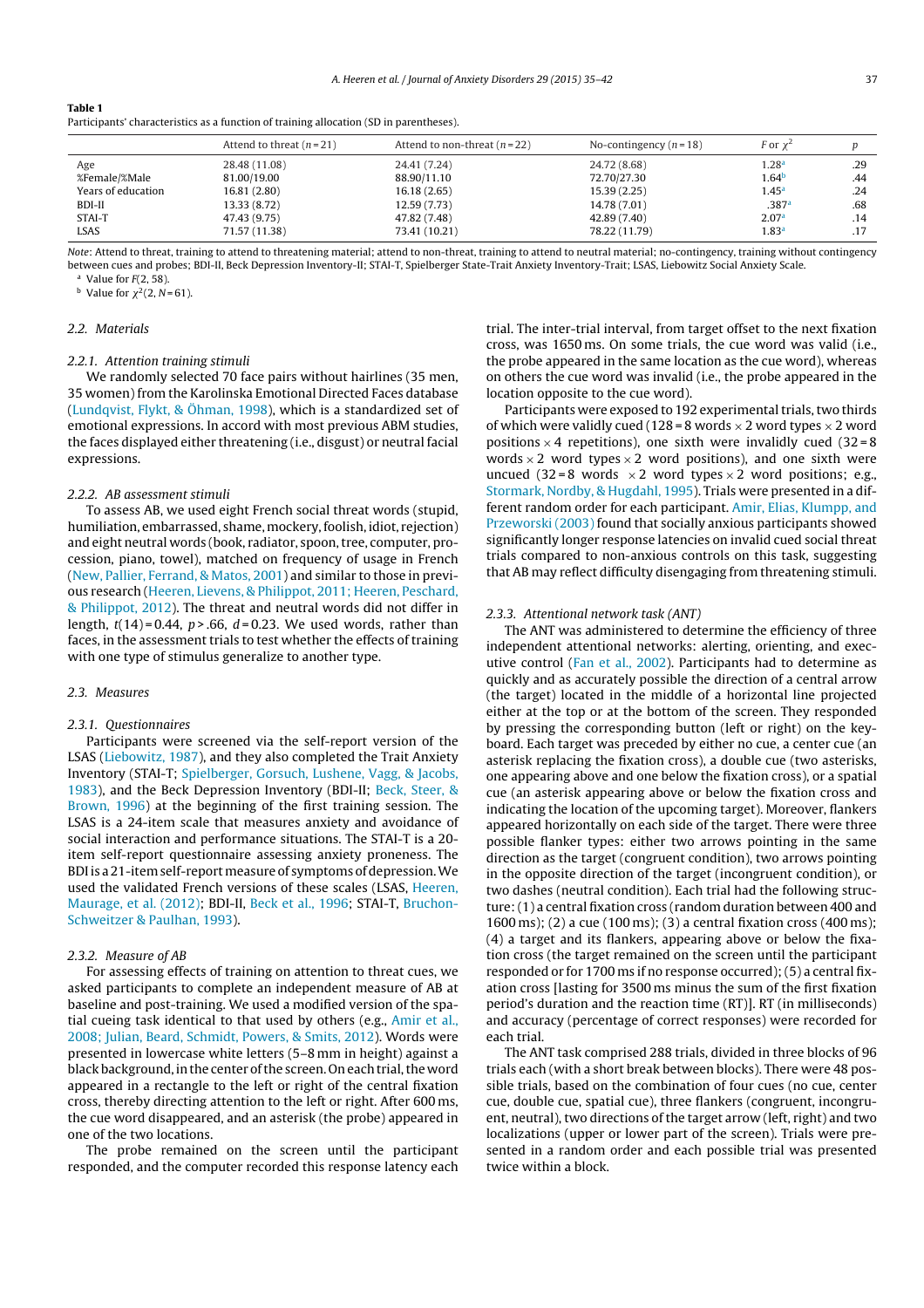#### 2.3.4. Speech task

We administered a speech task to assess self-report and behavioral measures of anxiety at baseline and post-training. Each participant began the task sitting in a chair 30 cm from a computer screen. A set of instructions then appeared on the screen and informed participants that they would have to make a 2-min speech concerning controversial topics widely discussed in the Belgian media, and that their performance would be video recorded. Two topics (abortion and legalization of cannabis) were randomly counterbalanced between times of assessment. They were given 2 min to prepare and a sheet of paper to write down their notes; however, they were told that they would not be allowed to use these notes during the speech.After participants had prepared their speech, they were directed to stand in front of a video camera. Just before the speech, the experimenter asked participants to rate, using Subjective Units of Discomfort Scale (SUDS; Wolpe, 1958), their level of situational anxiety from 0 (not anxious) to 100 (extremely anxious). The participant then performed the speech while being video recorded. Two clinical psychologists, blind to training condition, used the Behavioral Assessment of Speech Anxiety (BASA; Mulac & Sherman, 1974) method to rate the speech of the participant. The BASA includes 18 molecular categories (e.g., having a clear voice, searching for the words), and the mean score of these categories has excellent concurrent validity with experts' ratings of speech anxiety (Mulac & Sherman, 1974). Interrater reliability of the total score was high ( $r = .65$ ,  $p < .001$  at baseline;  $r = .75$ ,  $p < .001$  at posttraining). Accordingly, we averaged the scores of the two raters. The same two raters assessed both the baseline and post-training speeches of a participant.

#### 2.4. Attention training

Attention training consisted of a standard probe discrimination task, modified to train participants either to attend primarily to non-threat cues, to threat cues, or to no-contingency training (control condition). For all conditions, a fixation cross appeared for 500 ms in the center of the screen, followed by two facial expressions of the same person, a disgust expression and a neutral one, presented for 500 ms. A probe appeared (i.e., the letter E or F), replacing one of the faces. It remained on the screen until the participant indicated its identity by pressing the corresponding key. The inter-trial interval was 1500 ms.

In the attend-to-non-threat condition, the probe replaced the non-threatening (neutral) face on 95% of the trials. In the attend-tothreat condition, the probe replaced the threatening (disgust) face on 95% of the trials. In the control condition, the probe replaced the each face on 50% of the trials (i.e., there were no contingency between cues and probes).

Participants completed 560 trials in one block. Each of the 70 threatening faces appeared four times, paired with a non-threatening face of the same individual, in positions that represented all combinations of the locations and probe types. This procedure was repeated 2 times (i.e.,  $560 = 70$  stimuli  $\times$  2 positions  $\times$  2 arrow directions  $\times$  2 repetitions). The instructions were presented on the computer and were identical for all the conditions. Faces were positioned 4 cm from the top/bottom of the screen, 8 cm from the ipsilateral edge, 22.5 cm from the contralateral edge, and centered vertically. Each face was 7.5 cm high and 7.5 cm wide.

## 2.5. General procedure

The procedure consisted of two sessions of ABM, separated by one day. Participants were randomly assigned to one of the three conditions via a computerized randomization system. The participants and the experimenters were blind to condition. Participants first completed a demographic questionnaire, the STAI (Trait version), and the BDI-II. We then administered the modified spatial cueing task, which provided a baseline index of attention bias, the ANT, and the speech task. Next, participants completed the two training sessions, each lasting about 30 min. After completing the second session, participants completed the second ANT as well as the second modified spatial cueing task. Finally, participants were invited to complete the second speech task. Participants were debriefed at the end of the experiment.

## 3. Results

## 3.1. Data reduction

#### 3.1.1. Spatial cueing task

Following Ratcliff's (1993) recommendations, we addressed outliers and errors in the RT tasks as follows. First, trials with incorrect responses were excluded (0.77% of trials at baseline; 1.02% of trials post-training). Second, RTs lower than 200 ms or greater than 2000 ms were removed from analyses (0.27% of trials at baseline; 0.22% of trials at post-training). Third, RTs of more than 1.96 SD below or above each participant's mean for each experimental condition were excluded as outliers (0.80% of trials at baseline; 0.83% of trials of the data at post-training).

#### 3.1.2. ANT

We excluded data from trials with incorrect responses (0.80% of trials at baseline; 0.75% of trials at post-training), RTs lower than 200 ms or greater than 2000 ms (0.41% of trials at baseline; 0.37% of trials at post-training), and RTs exceeding 1.96 SD below or above each participant's mean for each experimental condition (0.26% of remaining trials at baseline; 0.23% at post-training). Following Fan et al. (2002), we computed the alerting effect by subtracting the mean (i.e., RT or accuracy score) for double cue trials from the mean for no cue trials (No cue–Double cue); the orienting effect by subtracting the mean for spatial cue trials from the mean result for center cue trials (Center cue–Spatial cue); and the executive conflict effect by subtracting the mean for congruent trials (summed across cue types) from the mean for incongruent trials (Incongruent–Congruent). For both alerting and orienting effects, greater subtraction scores for RT (and lower for accuracy) indicated greater efficiency. In contrast, greater subtraction scores for RT (and lower for accuracy) on executive conflict indicated increased difficulty with executive control of attention (Fan, McCandliss, Fossella, Flombaum, & Posner, 2005).

#### 3.2. Group equivalence

As shown in Table 1, the groups did not differ at baseline on the STAI-trait, BDI-II, or LSAS, and were indistinguishable in terms of age, gender, and years of education.

## 3.3. Change in AB

We subjected RTs to a 3 (Condition)  $\times$  2 (Time: Baseline, posttraining)  $\times$  2 (Validity: valid, invalid)  $\times$  2 (Word Type: Social threat, neutral) analysis of variance (ANOVA) with repeated measurement on the last three factors. The ANOVA revealed a significant Condition  $\times$  Time  $\times$  Validity interaction,  $F(2, 58)$ =3.10,  $p < .05$ ,  $\eta_p^2 = .10$ . There was no Condition  $\times$  Time  $\times$  Validity  $\times$  Word Type interaction,  $F(2, 58)$ = .65, p > .52,  $\eta_p^2 =$  .02, nor a Condition  $\times$  Time  $\times$  Word Type interaction,  $F(2, 58) = .72$ ,  $p > .49$ ,  $\eta_p^2 = .02$ .

To probe the significant interaction, we computed separate Condition  $\times$  Time ANOVAs for valid and invalid trials separately. For valid trials, this analysis revealed a main effect of Time,  $F(1, 1)$ 58)=9.08, p<.005,  $\eta_p^2 = .13$ , but no significant Time  $\times$  Condition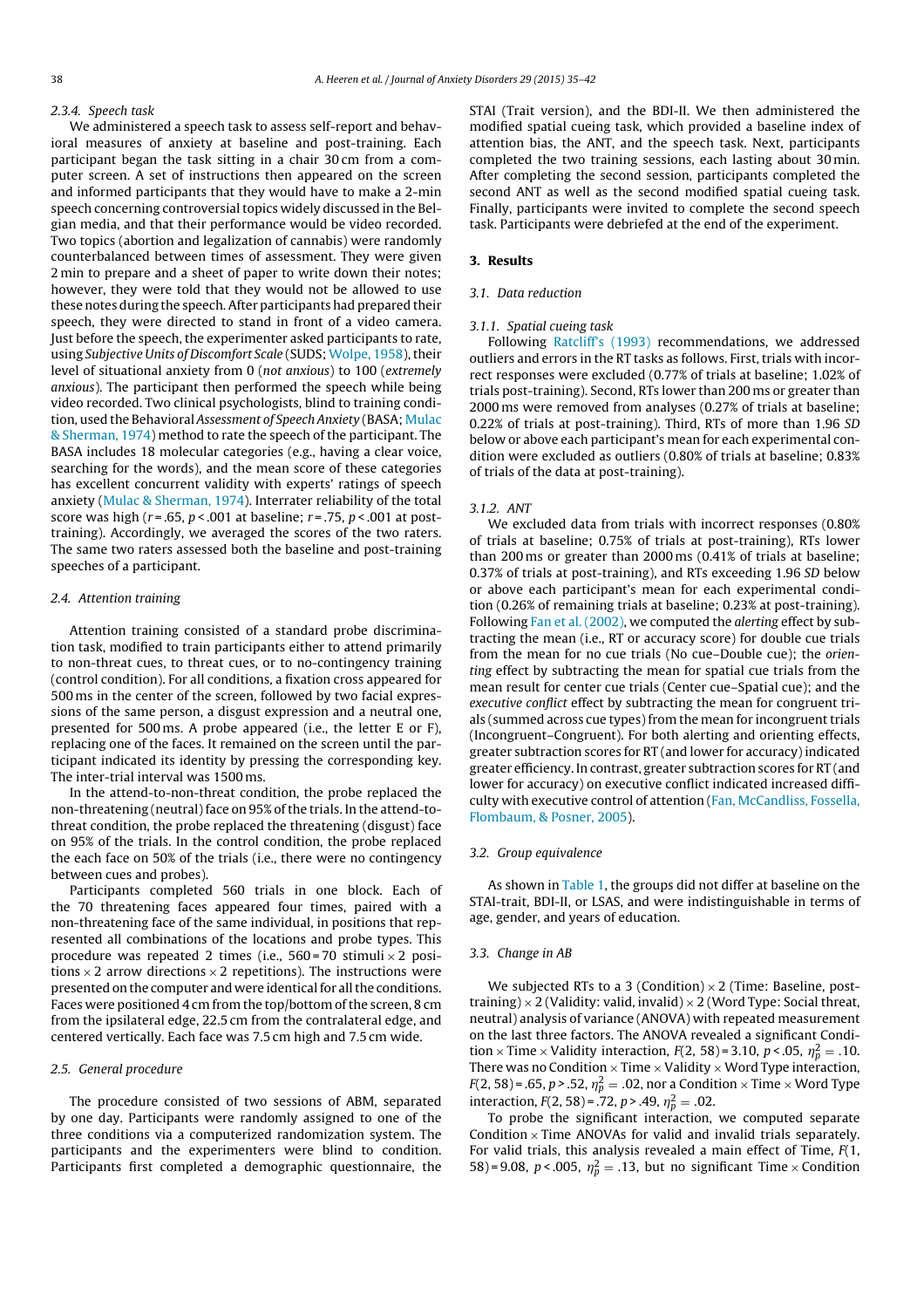$\mathbf{I}$ 

interaction,  $F(2, 58) = 2.00, p > .14, \eta_p^2 = .06$ . For invalid trials, there was no Time effect,  $F(1, 58) = .91$ ,  $p > .34$ ,  $\eta_p^2 = .01$ , nor a Time  $\times$  Condition interaction,  $F(2, 58) = 2.15$ ,  $p > .12$ ,  $\eta_p^2 = .07$ . As depicted in Table 2, these results suggest a decrease in  $\overline{RT}$  for valid trials from baseline to post-training, regardless of the experimental condition.

## 3.4. Change in attention network components

We subjected RTs to a 3 (Condition)  $\times$  2 (Time: Baseline, posttraining)  $\times$  3 (Attentional Network: Alerting, Orienting, Executive control) ANOVA with repeated measurement on the last two factors. The ANOVA revealed a main effect of Time,  $F(1, 58) = 4.40$ ,  $p < .05$ ,  $\eta_p^2 = .07$ , and a significant Time  $\times$  Attentional Network interaction, F(1, 58) = 16.19, p < .0001,  $\eta_p^2 =$  .22. There was no Condition  $\times$  Time  $\times$  Attentional Network interaction,  $F(2, 58)$  = .26, p > .77,  $\eta_p^2$  = .02. To explore this significant interaction, we computed separate paired t-tests for each attention network separately, regardless of the experimental condition. These analyses revealed that participants exhibited significant improvement, from baseline to post-training, in the Alerting network,  $t(60) = 2.21$ ,  $p < .05$ , and in the Executive Control network,  $t(60)$  = 3.88,  $p < .05$ . There was no significant change for the Orienting network,  $t(60) = 1.89$ ,  $p > 0.07$ . Results are shown in Table 2.

### 3.5. Change in emotional reactivity to speech task

For the SUDS and BASA data, we computed separate 3 (Con $dition$   $\times$  2 (Time: Baseline, post-training) ANOVAs with repeated measurement on the last factors. For the SUDS ratings, the ANOVA revealed a main effect of Time,  $F(1, 58) = 29.03$ ,  $p < .0001$ ,  $\eta_p^2 =$ .33, but no significant Time  $\times$  Condition interaction,  $F(2, 58) = 0.29$ , p>.75,  $\eta_p^2 = .01$ . For the BASA scores, again, the ANOVA revealed a main effect of Time,  $F(1, 58)$  = 19.76,  $p < 01$ ,  $\eta_p^2 = .27$ , but no significant Time  $\times$  Condition interaction,  $F(2,58)$  = 2.13, p > .13,  $\eta_p^2 = .08$ . As depicted in Fig. 1, all groups exhibited a significant decrease in both self-reported and behavioral measures of anxiety to the impromptu speech from baseline to post-training.

## 3.6. Additional analyses

As several studies suggest, improvement in attention control may be related to the change in emotional reactivity to the speech task, we computed Pearson correlation coefficients between the former (i.e., post-training minus baseline score) and latter variables (i.e., post-training minus baseline score) for both the SUDS and BASA measures and both the executive and the alerting components of the ANT. However, the correlations were neither significant for the executive component  $[r_S(61) < .20, p_S > .29]$  nor the alerting component of attention  $[r_s(61) < .30, p_s > .23]$ .

#### 4. Discussion

We had two purposes in this study. First, we sought to investigate the influence of the presence and the direction of a contingency between cues and probe during training on changes in AB for threat as well as on self-reported and behavioral measures of anxiety in response to an impromptu speech among subjects with a DSM-IV diagnosis of SAD. Second, we aimed to explore the impact of ABM on all three components of attention, not only for the executive component (cf. McNally et al., 2013).

Consistent with McNally et al.'s (2013) findings, all three groups exhibited statistically indistinguishable reductions from baseline to post-training in self-reported and behavioral measures of anxiety associated with the impromptu speech. Moreover, our study

| Outcome                                                                                                                                                                                                                                                                          |              |           | Attend to threat |                | Attend to non-threat |                | No-contingency  |                 |
|----------------------------------------------------------------------------------------------------------------------------------------------------------------------------------------------------------------------------------------------------------------------------------|--------------|-----------|------------------|----------------|----------------------|----------------|-----------------|-----------------|
|                                                                                                                                                                                                                                                                                  | Cue validity | Word type | Baseline         | Post-training  | Baseline             | Post-training  | Baseline        | Post-training   |
|                                                                                                                                                                                                                                                                                  | Valid        | Neutral   | 421.11 (60.48)   | 405.54 (80.40) | 402.73 (72.35)       | 363.33 (55.92) | 411.64 (60.87)  | 400.78 (60.53)  |
|                                                                                                                                                                                                                                                                                  |              | Threat    | 425.93 (62.22)   | 405.22 (80.35) | 413.82 (88.58)       | 365.24 (52.91) | 412.12 (72.95)  | 407.97 (79.29)  |
| Spatial cueing task                                                                                                                                                                                                                                                              | Invalid      | Neutral   | 441.66 (85.33)   | 464.01 (87.89) | 433.45 (130.50)      | 403.89 (50.04) | 476.70 (153.11  | 450.04 (84.93)  |
|                                                                                                                                                                                                                                                                                  |              | hreat     | 443.05 (82.50)   | 475.22 (92.82) | 445.34 (142.93)      | 398.45 (72.56) | 481.47 (158.97) | 448.01 (105.69) |
|                                                                                                                                                                                                                                                                                  | Network      |           |                  |                |                      |                |                 |                 |
|                                                                                                                                                                                                                                                                                  | Alerting     |           | 40.18 (25.23)    | 49.46 (25.80)  | 47.81 (24.55)        | 53.17 (23.51)  | 41.26 (19.63)   | 47.24 (24.49)   |
| Attention network task                                                                                                                                                                                                                                                           | Orienting    |           | 48.21 (28.60)    | 46.64 (28.99)  | 51.00 (21.99)        | 46.56 (17.76)  | 37.72 (21.23)   | 36.57 (22.87)   |
|                                                                                                                                                                                                                                                                                  | Executive    |           | 97.00 (32.16)    | 91.54 (31.87)  | 113.02 (38.19)       | 95.59 (32.84)  | 00.72 (35.57)   | 83.70 (30.62)   |
| Notes: Attend to threat, training to attend to threatening material; attend to non-threat, training material; no-contingency, training without contingency between cues and probes; alerting, alerting, nertwork;<br>orienting, orienting network; executive, executive network. |              |           |                  |                |                      |                |                 |                 |

Table 2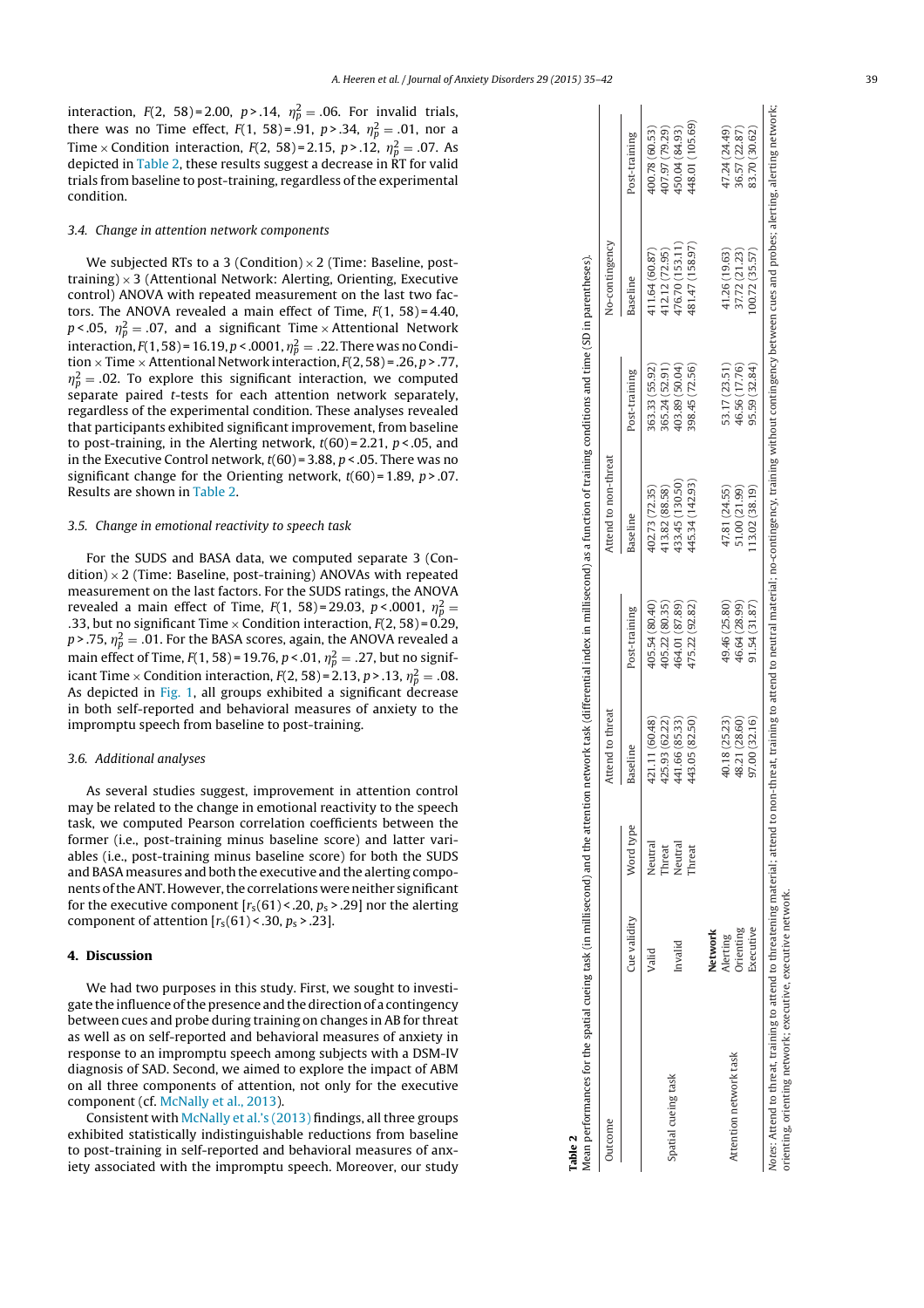

Fig. 1. Change in anxiety reactivity to the impromptu speech challenge as a function of training condition and time. Note: scores for the Subjective Units of Discomfort Scale appear on the lower part (b). The upper part (a) depicts the scores for the Behavioral Assessment of Speech Anxiety (mean of the two raters). Error bars represents standard errors of the mean.  $\pi p < .05$ ;  $\pi p < .01$ .

replicates this effect in participants with a DSM-IV diagnosis of SAD who were unaware of the potential anxiolytic benefits of training. Our results are also consistent with randomized controlled trials that reported significant reductions in anxiety symptoms in SAD subjects in the non-contingency group that were just as great as those in the ABM group (e.g., Boettcher, Berger, & Renneberg, 2012; Julian et al., 2012). Interestingly, another study revealed that socially anxious subjects randomized to either ABM or no-contingency conditions exhibited indistinguishably large reductions in anxiety symptoms, and larger reductions than exhibited by participants randomized to a wait-list group (Enock, Hofmann, & McNally, 2014). We also observed improvements on both the executive conflict and the alerting components of attention, regardless of training condition, consistent with Klumpp and Amir's (2010) suggestion that training increases attentional control, irrespective of a contingency, and this may enable increased control over anxious thoughts.

However, we failed to replicate the findings of Amir et al. (2008, 2009) on the spatial cueing task. That is, all groups had faster RTs post-training irrespective of the valence of cues, suggestive of a practice effect alone. There are various potential explanations for our failure to replicate Amir et al.'s findings. First, our participants failed to exhibit an AB at baseline, and Amir et al. (2011) reported found that ABM is most potent with anxious people who exhibit this bias. A comparison between RTs for threatening words on invalid versus valid trials indicated no difficulty disengaging from threat cues at baseline, and hence no AB,  $t(60) = 1.04$ ,  $p = .30$ . Moreover, participants were not faster to respond to threat than non-threat cues on valid trials  $t(60) = 1.28$ ,  $p = .20$ , thereby exhibiting no AB indexed by facilitated attention to threat. We then reran all the analyses with AB at baseline as a covariate, but the results were essentially unchanged. Second, improvement in top-down regulation of executive attention may produce clinical benefits (Bomyea & Amir, 2011). All groups exhibited this improvement, suggesting that higher-order cortical structures, such as the prefrontal cortex and its functionally related structures (e.g., anterior cingulate cortex), down-regulate emotion-relevant limbic structures (Miller & Cohen, 2001). For instance, prefrontal cortex and related structures are critically involved in down-regulating amygdala processing during extinction learning (e.g., Myers & Davis, 2007; Quirk, Garcia, & Gonzalez-Lima, 2006). Moreover, merely training executive attention (without emotional stimuli) decreased anxiety in sub-clinical participants (Bomyea & Amir, 2011). On the other hand, nonsignificant correlations between change in anxiety and executive control run counter to this interpretation. Third, exposure to threat faces may have anxiolytic effects in all groups. Yet this cannot explain why ABM has reduced anxiety more than control procedures did in previous studies.

The present findings do not support previous studies showing that ABM outperforms control conditions (e.g., Amir et al., 2009;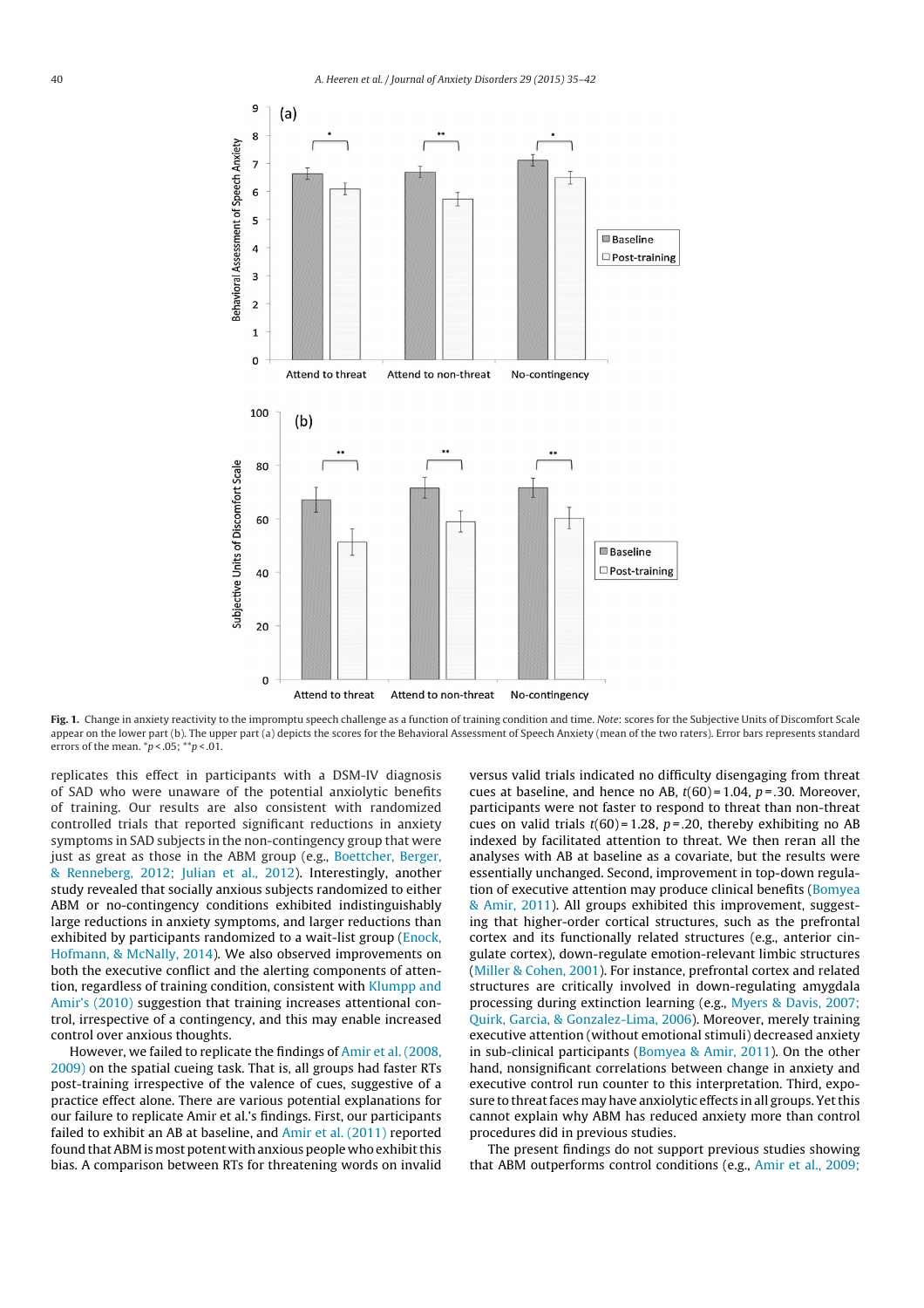Li et al., 2008). In contrast, they suggest that attention training may help alleviate SAD regardless of the presence of a contingency. Taken together, the conclusions of the present study combined with those from previous studies imply that ABM is not yet ready for wide-scale dissemination as a mainstream treatment, nor should it yet be directly marketed to mental health consumers. As pointed out by Clarke, Notebaert, and MacLeod (2014), as is the case for any new psychological intervention, an early objective for researchers prior to disseminating it, must be to optimize capacity to modify the target process, namely, AB for threat.

The present study has several limitations. First, we did not collect follow-up data. As such, one cannot determine whether the effects we observed were more than transient. Second, the fact that our participants did not exhibit an AB at baseline could be considered as a strong limitation that may have hampered the possibility to detect AB changes. Indeed, if reduction in AB mediates the anxiolytic effects of ABM, then such clinical benefits presuppose elevated AB at baseline (Eldar et al., 2012). On the other hand, if ABM works via heightened attentional control, not reduction in AB per se, then the absence of AB at baseline would not preclude anxiolytic effects of ABM. Our findings also raise questions about how common AB is among SAD individuals. It is possible that people develop SAD via pathways other than through AB. It is also possible that extant procedures for assessing AB are insufficiently reliable to detect attentional biases for threat (see McNally et al., 2013; Schmukle, 2005). Finally, we did not evaluate the participants' views on the two topics for the speech task (abortion; marijuana legalization). Accordingly, we cannot determine whether the performance of those who felt strongly about these issues might have been influenced by the intensity of their views. However, the absence of a significant difference between the topic chosen for the speech task on both BASA and SUDS at baseline and post-training (ts < 1.61, ps > .11) tends to rule out this hypothesis. Future studies should further explore this issue.

In conclusion, the present findings adds to small but growing literature indicating that the mechanisms driving ABM in SAD may be more complicated that initially assumed. Although ABM often reduces SAD symptoms, we found similar improvements among participants exposed to a reverse contingency and to a no-contingency condition. Further, the present study was the first to assess the impact of attention training on the three attention networks assessed by the ANT. Participants exhibited, regardless of the training they received, an improvement on the alerting and executive components of attention. Future studies are needed to identify the moderators influencing when ABM outperforms control conditions.

#### Acknowledgments

This work was supported in part by a Joint Research Grant from the Belgian French Community (awarded to Pierre Philippot) and by post-doctoral research fellow grant from the Belgian National Funds for Scientific Research "F.R.S. – FNRS" (awarded to Alexandre Heeren). The writing of this paper also received the support fromthe Belgian Foundation "Vocatio" and the Belgian French Community Grant for Scientific Excellence (both awarded to Alexandre Heeren). These foundations did not exert any editorial influence over this article.

#### References

- American Psychiatric Association. (1994). Diagnostic and statistical manual of mental disorders (4th ed.). Washington, DC: Author.
- Amir, N., Beard, C., Taylor, C. T., Klumpp, H., Elias, J., Burns, M., et al. (2009). Attention training in individuals with generalized social phobia: a randomized controlled trial. Journal of Consulting and Clinical Psychology, 77, 961–973.
- Amir, N., Elias, J., Klumpp, H., & Przeworski, A. (2003). Attentional bias to threat [in](http://refhub.elsevier.com/S0887-6185(14)00168-6/sbref0025) social phobia: [facilitated](http://refhub.elsevier.com/S0887-6185(14)00168-6/sbref0025) pr[ocessing](http://refhub.elsevier.com/S0887-6185(14)00168-6/sbref0025) of [threat](http://refhub.elsevier.com/S0887-6185(14)00168-6/sbref0025) or dif[ficulty](http://refhub.elsevier.com/S0887-6185(14)00168-6/sbref0025) di[sengaging](http://refhub.elsevier.com/S0887-6185(14)00168-6/sbref0025) att[ention](http://refhub.elsevier.com/S0887-6185(14)00168-6/sbref0025) from threat? [Behaviour](http://refhub.elsevier.com/S0887-6185(14)00168-6/sbref0025) [Research](http://refhub.elsevier.com/S0887-6185(14)00168-6/sbref0025) and [Therap](http://refhub.elsevier.com/S0887-6185(14)00168-6/sbref0025)y, 41, [1325–1335.](http://refhub.elsevier.com/S0887-6185(14)00168-6/sbref0025)
- Amir, N., Taylor, C. [T.,](http://refhub.elsevier.com/S0887-6185(14)00168-6/sbref0025) & [Do](http://refhub.elsevier.com/S0887-6185(14)00168-6/sbref0025)nohue, M. C. (2011). Predictors of response to an attention modification program in generalized social phobia. [Jour](http://refhub.elsevier.com/S0887-6185(14)00168-6/sbref0255)nal of [Consulting](http://refhub.elsevier.com/S0887-6185(14)00168-6/sbref0255) and Clinical Psych[ology](http://refhub.elsevier.com/S0887-6185(14)00168-6/sbref0255), [79](http://refhub.elsevier.com/S0887-6185(14)00168-6/sbref0255), [533–541.](http://refhub.elsevier.com/S0887-6185(14)00168-6/sbref0255)
- Amir, N., Weber, G., [Bea](http://refhub.elsevier.com/S0887-6185(14)00168-6/sbref0255)rd, [C.,](http://refhub.elsevier.com/S0887-6185(14)00168-6/sbref0255) B[omyea,](http://refhub.elsevier.com/S0887-6185(14)00168-6/sbref0255) J., & [Taylor,](http://refhub.elsevier.com/S0887-6185(14)00168-6/sbref0255) C. T. [\(2008\).](http://refhub.elsevier.com/S0887-6185(14)00168-6/sbref0255) [The](http://refhub.elsevier.com/S0887-6185(14)00168-6/sbref0255) ef[fects](http://refhub.elsevier.com/S0887-6185(14)00168-6/sbref0255) of a single-session attention modification program on response to a [public-speaking](http://refhub.elsevier.com/S0887-6185(14)00168-6/sbref0035) challenge in [sociall](http://refhub.elsevier.com/S0887-6185(14)00168-6/sbref0035)y [anxious](http://refhub.elsevier.com/S0887-6185(14)00168-6/sbref0035) [individuals.](http://refhub.elsevier.com/S0887-6185(14)00168-6/sbref0035) [Journal](http://refhub.elsevier.com/S0887-6185(14)00168-6/sbref0035) of [Abno](http://refhub.elsevier.com/S0887-6185(14)00168-6/sbref0035)rmal [Psychology](http://refhub.elsevier.com/S0887-6185(14)00168-6/sbref0035), 1[17](http://refhub.elsevier.com/S0887-6185(14)00168-6/sbref0035), 860–868.
- Beck, A. T., Steer, R. A., & Brown, G. K. (1996). Beck Depression Inventory manual (2nd ed.). San Antonio, TX: [Psychological](http://refhub.elsevier.com/S0887-6185(14)00168-6/sbref0040) [Corporatio](http://refhub.elsevier.com/S0887-6185(14)00168-6/sbref0040)n [\(Fr](http://refhub.elsevier.com/S0887-6185(14)00168-6/sbref0040)ench [adaptation,](http://refhub.elsevier.com/S0887-6185(14)00168-6/sbref0040) [1998.](http://refhub.elsevier.com/S0887-6185(14)00168-6/sbref0040) [Paris,](http://refhub.elsevier.com/S0887-6185(14)00168-6/sbref0040) France: Editi[ons](http://refhub.elsevier.com/S0887-6185(14)00168-6/sbref0040) du [Centre](http://refhub.elsevier.com/S0887-6185(14)00168-6/sbref0040) de [Psychologie](http://refhub.elsevier.com/S0887-6185(14)00168-6/sbref0040) [Appliquée\).](http://refhub.elsevier.com/S0887-6185(14)00168-6/sbref0040)
- Boettcher, J., Berg[er,](http://refhub.elsevier.com/S0887-6185(14)00168-6/sbref0040) T., & [Renneber](http://refhub.elsevier.com/S0887-6185(14)00168-6/sbref0040)g, B. [\(201](http://refhub.elsevier.com/S0887-6185(14)00168-6/sbref0040)2). Internet-based attention [training](http://refhub.elsevier.com/S0887-6185(14)00168-6/sbref0040) for social anxiety: a randomize[d](http://refhub.elsevier.com/S0887-6185(14)00168-6/sbref0040) c[o](http://refhub.elsevier.com/S0887-6185(14)00168-6/sbref0040)ntrolled [trial](http://refhub.elsevier.com/S0887-6185(14)00168-6/sbref0045). [Cognitive](http://refhub.elsevier.com/S0887-6185(14)00168-6/sbref0045) [Therapy](http://refhub.elsevier.com/S0887-6185(14)00168-6/sbref0045) and [Research](http://refhub.elsevier.com/S0887-6185(14)00168-6/sbref0045), 36,  $1 - 15$ .
- Boettcher, J., Leek, [L.,](http://refhub.elsevier.com/S0887-6185(14)00168-6/sbref0045) [Matson,](http://refhub.elsevier.com/S0887-6185(14)00168-6/sbref0045) [L.,](http://refhub.elsevier.com/S0887-6185(14)00168-6/sbref0045) [Holmes,](http://refhub.elsevier.com/S0887-6185(14)00168-6/sbref0045) E. A., [Brow](http://refhub.elsevier.com/S0887-6185(14)00168-6/sbref0045)ning, M., Ma[cLeod,](http://refhub.elsevier.com/S0887-6185(14)00168-6/sbref0045) C., et [al.](http://refhub.elsevier.com/S0887-6185(14)00168-6/sbref0045) (2013). Internet-based attention bias modification for social [anxiet](http://refhub.elsevier.com/S0887-6185(14)00168-6/sbref0050)y: a [random](http://refhub.elsevier.com/S0887-6185(14)00168-6/sbref0050)ized controlled [compa](http://refhub.elsevier.com/S0887-6185(14)00168-6/sbref0050)rison of [towards](http://refhub.elsevier.com/S0887-6185(14)00168-6/sbref0050) [negati](http://refhub.elsevier.com/S0887-6185(14)00168-6/sbref0050)ve and [training](http://refhub.elsevier.com/S0887-6185(14)00168-6/sbref0050) to[wards](http://refhub.elsevier.com/S0887-6185(14)00168-6/sbref0050) p[ositive](http://refhub.elsevier.com/S0887-6185(14)00168-6/sbref0050) cues. PLoS ONE, 8, [e71760](http://refhub.elsevier.com/S0887-6185(14)00168-6/sbref0050).
- Bomyea, J., & Amir, N. (2011). The [effects](http://refhub.elsevier.com/S0887-6185(14)00168-6/sbref0050) of an executive [functioning](http://refhub.elsevier.com/S0887-6185(14)00168-6/sbref0055) tr[aining](http://refhub.elsevier.com/S0887-6185(14)00168-6/sbref0055) [pro](http://refhub.elsevier.com/S0887-6185(14)00168-6/sbref0055)gram on wor[kin](http://refhub.elsevier.com/S0887-6185(14)00168-6/sbref0055)g [memory](http://refhub.elsevier.com/S0887-6185(14)00168-6/sbref0055) c[apacity](http://refhub.elsevier.com/S0887-6185(14)00168-6/sbref0055) [and](http://refhub.elsevier.com/S0887-6185(14)00168-6/sbref0055) int[rusiv](http://refhub.elsevier.com/S0887-6185(14)00168-6/sbref0055)e [thought](http://refhub.elsevier.com/S0887-6185(14)00168-6/sbref0055)s. [Cognit](http://refhub.elsevier.com/S0887-6185(14)00168-6/sbref0055)ive [Therapy](http://refhub.elsevier.com/S0887-6185(14)00168-6/sbref0055) and Research, 35, [529–535.](http://refhub.elsevier.com/S0887-6185(14)00168-6/sbref0055)
- Bruchon-Schweitzer, M., & Paulhan, I. (1993). Adaptation francophone de l'inventaire d'anxiété Trait-Etat(Forme Y) de [Spielber](http://refhub.elsevier.com/S0887-6185(14)00168-6/sbref0060)ger. [Paris,](http://refhub.elsevier.com/S0887-6185(14)00168-6/sbref0060) [Fran](http://refhub.elsevier.com/S0887-6185(14)00168-6/sbref0060)ce: [Editions](http://refhub.elsevier.com/S0887-6185(14)00168-6/sbref0060) du [Centre](http://refhub.elsevier.com/S0887-6185(14)00168-6/sbref0060) Psychologie [Appliquée.](http://refhub.elsevier.com/S0887-6185(14)00168-6/sbref0060)
- Bunnell, B. E., Bei[del,](http://refhub.elsevier.com/S0887-6185(14)00168-6/sbref0060) D. C., & [Mesa,](http://refhub.elsevier.com/S0887-6185(14)00168-6/sbref0060) F. (2013). A randomized trial of attention training for Generalized Social Phobia: does attention training change s[ocial](http://refhub.elsevier.com/S0887-6185(14)00168-6/sbref0065) beh[av](http://refhub.elsevier.com/S0887-6185(14)00168-6/sbref0065)i[or?](http://refhub.elsevier.com/S0887-6185(14)00168-6/sbref0065) Behavior Ther[apy](http://refhub.elsevier.com/S0887-6185(14)00168-6/sbref0065), 44, [662–673.](http://refhub.elsevier.com/S0887-6185(14)00168-6/sbref0065)
- Carlbring, P., Ape[lstrand,](http://refhub.elsevier.com/S0887-6185(14)00168-6/sbref0065) M., Se[hlin,](http://refhub.elsevier.com/S0887-6185(14)00168-6/sbref0065) H., [Amir,](http://refhub.elsevier.com/S0887-6185(14)00168-6/sbref0065) [N](http://refhub.elsevier.com/S0887-6185(14)00168-6/sbref0065)., [Rousseau,](http://refhub.elsevier.com/S0887-6185(14)00168-6/sbref0065) A., [Hofmann,](http://refhub.elsevier.com/S0887-6185(14)00168-6/sbref0065) S. G., et al. (2012). Internet-delivered attention bias modi[fication](http://refhub.elsevier.com/S0887-6185(14)00168-6/sbref0070) training in [individuals](http://refhub.elsevier.com/S0887-6185(14)00168-6/sbref0070) with social a[nxiety](http://refhub.elsevier.com/S0887-6185(14)00168-6/sbref0070) diso[rde](http://refhub.elsevier.com/S0887-6185(14)00168-6/sbref0070)r – a [double](http://refhub.elsevier.com/S0887-6185(14)00168-6/sbref0070) [blind](http://refhub.elsevier.com/S0887-6185(14)00168-6/sbref0070) r[andomized](http://refhub.elsevier.com/S0887-6185(14)00168-6/sbref0070) [controlle](http://refhub.elsevier.com/S0887-6185(14)00168-6/sbref0070)d [trial.](http://refhub.elsevier.com/S0887-6185(14)00168-6/sbref0070) B[MC](http://refhub.elsevier.com/S0887-6185(14)00168-6/sbref0070) Psychiatry, 12, 66.
- Clarke, P. J. F., N[otebaert,](http://refhub.elsevier.com/S0887-6185(14)00168-6/sbref0075) L., & [MacLeo](http://refhub.elsevier.com/S0887-6185(14)00168-6/sbref0075)d, C. [\(2014\).](http://refhub.elsevier.com/S0887-6185(14)00168-6/sbref0075) [Absence](http://refhub.elsevier.com/S0887-6185(14)00168-6/sbref0075) of [evidence](http://refhub.elsevier.com/S0887-6185(14)00168-6/sbref0075) or evidence of absence: [reflecting](http://refhub.elsevier.com/S0887-6185(14)00168-6/sbref0075) on [therapeutic](http://refhub.elsevier.com/S0887-6185(14)00168-6/sbref0075) im[plementations](http://refhub.elsevier.com/S0887-6185(14)00168-6/sbref0075) [of](http://refhub.elsevier.com/S0887-6185(14)00168-6/sbref0075) [attentiona](http://refhub.elsevier.com/S0887-6185(14)00168-6/sbref0075)l [bia](http://refhub.elsevier.com/S0887-6185(14)00168-6/sbref0075)s modification. BMC Psychiatry, 14, 8.
- Derryberry, D., & [Reed](http://refhub.elsevier.com/S0887-6185(14)00168-6/sbref0080), [M.](http://refhub.elsevier.com/S0887-6185(14)00168-6/sbref0080) A. ([2002\).](http://refhub.elsevier.com/S0887-6185(14)00168-6/sbref0080) Anxiety-related attentional biases and their regulation by attentional control. Journal of Abnormal Psychology, 111, [225–236.](http://refhub.elsevier.com/S0887-6185(14)00168-6/sbref0085)
- Eldar, S., Apter, A., [Lotan,](http://refhub.elsevier.com/S0887-6185(14)00168-6/sbref0085) D., [Edgar,](http://refhub.elsevier.com/S0887-6185(14)00168-6/sbref0085) K. P., Na[im](http://refhub.elsevier.com/S0887-6185(14)00168-6/sbref0085), R., [Fox](http://refhub.elsevier.com/S0887-6185(14)00168-6/sbref0085), [N.](http://refhub.elsevier.com/S0887-6185(14)00168-6/sbref0085) A., et [al.](http://refhub.elsevier.com/S0887-6185(14)00168-6/sbref0085) (2[01](http://refhub.elsevier.com/S0887-6185(14)00168-6/sbref0085)2). [Atten](http://refhub.elsevier.com/S0887-6185(14)00168-6/sbref0085)tion bias mo[dificat](http://refhub.elsevier.com/S0887-6185(14)00168-6/sbref0085)ion [treatment](http://refhub.elsevier.com/S0887-6185(14)00168-6/sbref0085) for [pediatric](http://refhub.elsevier.com/S0887-6185(14)00168-6/sbref0085) an[xiety](http://refhub.elsevier.com/S0887-6185(14)00168-6/sbref0085) [disorders](http://refhub.elsevier.com/S0887-6185(14)00168-6/sbref0085): a randomized controlled trial. American Journal of Psychiatry, 169(2), 213–220.
- Emmelkamp, P. M. G. [\(2012\).](http://refhub.elsevier.com/S0887-6185(14)00168-6/sbref0090) [Attention](http://refhub.elsevier.com/S0887-6185(14)00168-6/sbref0090) bias [modification:](http://refhub.elsevier.com/S0887-6185(14)00168-6/sbref0090) the E[mperor's](http://refhub.elsevier.com/S0887-6185(14)00168-6/sbref0090) [new](http://refhub.elsevier.com/S0887-6185(14)00168-6/sbref0090) suit? BMC Medicine, 10, 63.
- Enock, P. M., Hof[mann,](http://refhub.elsevier.com/S0887-6185(14)00168-6/sbref0095) S. [G.,](http://refhub.elsevier.com/S0887-6185(14)00168-6/sbref0095) & [McNally,](http://refhub.elsevier.com/S0887-6185(14)00168-6/sbref0095) R. J. [\(20](http://refhub.elsevier.com/S0887-6185(14)00168-6/sbref0095)14). [Attent](http://refhub.elsevier.com/S0887-6185(14)00168-6/sbref0095)ion [bias](http://refhub.elsevier.com/S0887-6185(14)00168-6/sbref0095) [modifica](http://refhub.elsevier.com/S0887-6185(14)00168-6/sbref0095)t[ion](http://refhub.elsevier.com/S0887-6185(14)00168-6/sbref0095) treatment via [smartphon](http://refhub.elsevier.com/S0887-6185(14)00168-6/sbref0095)e [to](http://refhub.elsevier.com/S0887-6185(14)00168-6/sbref0095) r[educ](http://refhub.elsevier.com/S0887-6185(14)00168-6/sbref0095)e social anxiety: a randomized controlled trial. Cognitive Therapy an[d](http://refhub.elsevier.com/S0887-6185(14)00168-6/sbref0095) Research, 38, 200–216.
- Fan, J., McCandliss, B. D., [Fossella,](http://refhub.elsevier.com/S0887-6185(14)00168-6/sbref0100) J., [Flombaum,](http://refhub.elsevier.com/S0887-6185(14)00168-6/sbref0100) J. I., & [Posner,](http://refhub.elsevier.com/S0887-6185(14)00168-6/sbref0100) [M.](http://refhub.elsevier.com/S0887-6185(14)00168-6/sbref0100) I. [\(2005](http://refhub.elsevier.com/S0887-6185(14)00168-6/sbref0100)). [The](http://refhub.elsevier.com/S0887-6185(14)00168-6/sbref0100) activation of [attentional](http://refhub.elsevier.com/S0887-6185(14)00168-6/sbref0100) [networks](http://refhub.elsevier.com/S0887-6185(14)00168-6/sbref0100). [NeuroImage](http://refhub.elsevier.com/S0887-6185(14)00168-6/sbref0100), [26](http://refhub.elsevier.com/S0887-6185(14)00168-6/sbref0100), 4[71–479.](http://refhub.elsevier.com/S0887-6185(14)00168-6/sbref0100)
- Fan, J., McCandliss, B. D., Sommer, T., Raz, A., & Posner, M. I. [\(2002\).](http://refhub.elsevier.com/S0887-6185(14)00168-6/sbref0105) [Testing](http://refhub.elsevier.com/S0887-6185(14)00168-6/sbref0105) th[e](http://refhub.elsevier.com/S0887-6185(14)00168-6/sbref0105) efficiency and [independence](http://refhub.elsevier.com/S0887-6185(14)00168-6/sbref0105) of [attentional](http://refhub.elsevier.com/S0887-6185(14)00168-6/sbref0105) net[works](http://refhub.elsevier.com/S0887-6185(14)00168-6/sbref0105). [Journal](http://refhub.elsevier.com/S0887-6185(14)00168-6/sbref0105) of [Cognitive](http://refhub.elsevier.com/S0887-6185(14)00168-6/sbref0105) Neuroscience, 14, [340–347.](http://refhub.elsevier.com/S0887-6185(14)00168-6/sbref0105)
- Heeren, A., De Raedt, R., Ko[ster,](http://refhub.elsevier.com/S0887-6185(14)00168-6/sbref0105) E. H. W., & Philippot, P. (2013). The (neuro)cognitive mechanisms behind [attention](http://refhub.elsevier.com/S0887-6185(14)00168-6/sbref0110) bias [modification](http://refhub.elsevier.com/S0887-6185(14)00168-6/sbref0110) in [anxiety:](http://refhub.elsevier.com/S0887-6185(14)00168-6/sbref0110) [propo](http://refhub.elsevier.com/S0887-6185(14)00168-6/sbref0110)sals [base](http://refhub.elsevier.com/S0887-6185(14)00168-6/sbref0110)d [on](http://refhub.elsevier.com/S0887-6185(14)00168-6/sbref0110) theoretical a[ccou](http://refhub.elsevier.com/S0887-6185(14)00168-6/sbref0110)nts of [attentiona](http://refhub.elsevier.com/S0887-6185(14)00168-6/sbref0110)l [bias.](http://refhub.elsevier.com/S0887-6185(14)00168-6/sbref0110) F[rontiers](http://refhub.elsevier.com/S0887-6185(14)00168-6/sbref0110) in [Human](http://refhub.elsevier.com/S0887-6185(14)00168-6/sbref0110) [Neuroscien](http://refhub.elsevier.com/S0887-6185(14)00168-6/sbref0110)ce, 7, [119.](http://refhub.elsevier.com/S0887-6185(14)00168-6/sbref0110)
- Heeren, A., Lieve[ns,](http://refhub.elsevier.com/S0887-6185(14)00168-6/sbref0110) [L.,](http://refhub.elsevier.com/S0887-6185(14)00168-6/sbref0110) & Philippot, P. (2011). How does attention training work in social phobia: disengagement from threat or reeng[agement](http://refhub.elsevier.com/S0887-6185(14)00168-6/sbref0115) to [nonthreat?](http://refhub.elsevier.com/S0887-6185(14)00168-6/sbref0115) Journal of An[xiety](http://refhub.elsevier.com/S0887-6185(14)00168-6/sbref0115) Di[sorders](http://refhub.elsevier.com/S0887-6185(14)00168-6/sbref0115), [25](http://refhub.elsevier.com/S0887-6185(14)00168-6/sbref0115), 11[08–1115.](http://refhub.elsevier.com/S0887-6185(14)00168-6/sbref0115)
- Heeren, A., Maur[age,](http://refhub.elsevier.com/S0887-6185(14)00168-6/sbref0115) P., [Rossignol,](http://refhub.elsevier.com/S0887-6185(14)00168-6/sbref0115) [M.,](http://refhub.elsevier.com/S0887-6185(14)00168-6/sbref0115) [Vanha](http://refhub.elsevier.com/S0887-6185(14)00168-6/sbref0115)elen, M., Peschard, V., [Eeckhou](http://refhub.elsevier.com/S0887-6185(14)00168-6/sbref0115)t, C., et [al.](http://refhub.elsevier.com/S0887-6185(14)00168-6/sbref0115) (2012). The self-report version ofthe Liebowitz SocialAnxiety Scale: psycho[met](http://refhub.elsevier.com/S0887-6185(14)00168-6/sbref0120)ric properties of [the](http://refhub.elsevier.com/S0887-6185(14)00168-6/sbref0120) F[renc](http://refhub.elsevier.com/S0887-6185(14)00168-6/sbref0120)h [version.](http://refhub.elsevier.com/S0887-6185(14)00168-6/sbref0120) C[anadian](http://refhub.elsevier.com/S0887-6185(14)00168-6/sbref0120) [Journa](http://refhub.elsevier.com/S0887-6185(14)00168-6/sbref0120)l of [Behavioural](http://refhub.elsevier.com/S0887-6185(14)00168-6/sbref0120) [Science](http://refhub.elsevier.com/S0887-6185(14)00168-6/sbref0120), 44, 99–107.
- Heeren, A., Pesch[ard,](http://refhub.elsevier.com/S0887-6185(14)00168-6/sbref0120) [V.,](http://refhub.elsevier.com/S0887-6185(14)00168-6/sbref0120) & [Philippot,](http://refhub.elsevier.com/S0887-6185(14)00168-6/sbref0120) P. (2012). The ca[usal](http://refhub.elsevier.com/S0887-6185(14)00168-6/sbref0120) role of attentional bias for threat cues in social anxiety: a test on a cyber-ostracism task. Cognitive Therapy and Research, [36](http://refhub.elsevier.com/S0887-6185(14)00168-6/sbref0125), [512–521](http://refhub.elsevier.com/S0887-6185(14)00168-6/sbref0125).
- Heeren, A., Rees[e,](http://refhub.elsevier.com/S0887-6185(14)00168-6/sbref0125) H. E., [McNally,](http://refhub.elsevier.com/S0887-6185(14)00168-6/sbref0125) [R.](http://refhub.elsevier.com/S0887-6185(14)00168-6/sbref0125) J., & [Philippo](http://refhub.elsevier.com/S0887-6185(14)00168-6/sbref0125)t, P. [\(201](http://refhub.elsevier.com/S0887-6185(14)00168-6/sbref0125)2). [Attentio](http://refhub.elsevier.com/S0887-6185(14)00168-6/sbref0125)n [training](http://refhub.elsevier.com/S0887-6185(14)00168-6/sbref0125) toward and [away](http://refhub.elsevier.com/S0887-6185(14)00168-6/sbref0125) [from](http://refhub.elsevier.com/S0887-6185(14)00168-6/sbref0125) treat in social phobia: effects on behavioural, subjective, and physiological measures of anxiety. [Behaviou](http://refhub.elsevier.com/S0887-6185(14)00168-6/sbref0130)r [Researc](http://refhub.elsevier.com/S0887-6185(14)00168-6/sbref0130)h [and](http://refhub.elsevier.com/S0887-6185(14)00168-6/sbref0130) The[rapy](http://refhub.elsevier.com/S0887-6185(14)00168-6/sbref0130), 50, 30–39.
- Julian, K., Beard, C., [Schmidt,](http://refhub.elsevier.com/S0887-6185(14)00168-6/sbref0130) N. [B.,](http://refhub.elsevier.com/S0887-6185(14)00168-6/sbref0130) P[owers,](http://refhub.elsevier.com/S0887-6185(14)00168-6/sbref0130) M. B., & Smits, J. A. J. (2012). Attention training to reduce attention bias and social stressor reactivity: an attempt to replicate a[nd](http://refhub.elsevier.com/S0887-6185(14)00168-6/sbref0260) ex[tend](http://refhub.elsevier.com/S0887-6185(14)00168-6/sbref0260) [previo](http://refhub.elsevier.com/S0887-6185(14)00168-6/sbref0260)us [findings.](http://refhub.elsevier.com/S0887-6185(14)00168-6/sbref0260) [Behaviour](http://refhub.elsevier.com/S0887-6185(14)00168-6/sbref0260) Research & [Therapy](http://refhub.elsevier.com/S0887-6185(14)00168-6/sbref0260)[,](http://refhub.elsevier.com/S0887-6185(14)00168-6/sbref0260) 50, 350–358.
- Klumpp, H., & A[mir,](http://refhub.elsevier.com/S0887-6185(14)00168-6/sbref0260) N. ([2010\)](http://refhub.elsevier.com/S0887-6185(14)00168-6/sbref0260). Preliminary study of a[ttent](http://refhub.elsevier.com/S0887-6185(14)00168-6/sbref0260)ion [tr](http://refhub.elsevier.com/S0887-6185(14)00168-6/sbref0260)[aining](http://refhub.elsevier.com/S0887-6185(14)00168-6/sbref0140) to [t](http://refhub.elsevier.com/S0887-6185(14)00168-6/sbref0260)[hreat](http://refhub.elsevier.com/S0887-6185(14)00168-6/sbref0140) and neutral faces [on](http://refhub.elsevier.com/S0887-6185(14)00168-6/sbref0140) a[nxious](http://refhub.elsevier.com/S0887-6185(14)00168-6/sbref0140) re[activity](http://refhub.elsevier.com/S0887-6185(14)00168-6/sbref0140) to a [social](http://refhub.elsevier.com/S0887-6185(14)00168-6/sbref0140) s[tressor](http://refhub.elsevier.com/S0887-6185(14)00168-6/sbref0140) in [social](http://refhub.elsevier.com/S0887-6185(14)00168-6/sbref0140) an[xiety](http://refhub.elsevier.com/S0887-6185(14)00168-6/sbref0140). [Cognitive](http://refhub.elsevier.com/S0887-6185(14)00168-6/sbref0140) Therapy and Research, 34, 263-27
- [Lecrubie](http://refhub.elsevier.com/S0887-6185(14)00168-6/sbref0250)r, Y., Wei[ller,](http://refhub.elsevier.com/S0887-6185(14)00168-6/sbref0145) E., [Bo](http://refhub.elsevier.com/S0887-6185(14)00168-6/sbref0145)nora, L. I., Amorin, [P.,](http://refhub.elsevier.com/S0887-6185(14)00168-6/sbref0145) & Lépine, J.-P. (1998). [Fre](http://refhub.elsevier.com/S0887-6185(14)00168-6/sbref0145)nch [adap](http://refhub.elsevier.com/S0887-6185(14)00168-6/sbref0145)tation of the Mini International Neuropsychiatric Inter[view](http://refhub.elsevier.com/S0887-6185(14)00168-6/sbref0150) [\(MINI](http://refhub.elsevier.com/S0887-6185(14)00168-6/sbref0150) 5.0.0). [Internal](http://refhub.elsevier.com/S0887-6185(14)00168-6/sbref0150) [repo](http://refhub.elsevier.com/S0887-6185(14)00168-6/sbref0010)rt. Paris, [France:](http://refhub.elsevier.com/S0887-6185(14)00168-6/sbref0150) Unité [INSER](http://refhub.elsevier.com/S0887-6185(14)00168-6/sbref0150)M 302, [Hôpital](http://refhub.elsevier.com/S0887-6185(14)00168-6/sbref0150) de la [Salpétrière.](http://refhub.elsevier.com/S0887-6185(14)00168-6/sbref0150)
- Li, S. [W.](http://refhub.elsevier.com/S0887-6185(14)00168-6/sbref0010), Tan, J. Q., Qian, M. Y., & Liu, X. H. (2008). Continual [training](http://refhub.elsevier.com/S0887-6185(14)00168-6/sbref0160) [of](http://refhub.elsevier.com/S0887-6185(14)00168-6/sbref0160) a[ttentional](http://refhub.elsevier.com/S0887-6185(14)00168-6/sbref0160) bias in social [anxiety](http://refhub.elsevier.com/S0887-6185(14)00168-6/sbref0160). [Behaviour](http://refhub.elsevier.com/S0887-6185(14)00168-6/sbref0160) R[esearch](http://refhub.elsevier.com/S0887-6185(14)00168-6/sbref0160) & T[herapy](http://refhub.elsevier.com/S0887-6185(14)00168-6/sbref0160), [46](http://refhub.elsevier.com/S0887-6185(14)00168-6/sbref0160), 905-912
- Liebowitz, M. R. (1987). Social phobia. Modern [Pr](http://refhub.elsevier.com/S0887-6185(14)00168-6/sbref0160)oblems of Pharmacopsychiatry, 22, 141–173.
- Lundqvist, D., Flykt, A., & Öhman, A. (1998). The Karolinska Directed Emotional Faces (KDEF). Stockholm: Department of Neurosciences, Karolinska Hospital.
- MacLeod, C., Mathews, A., & Tata, P. (1986). Attentional bias in emotional disorders. Journal of Abnormal Psychology, 95, 15–20.